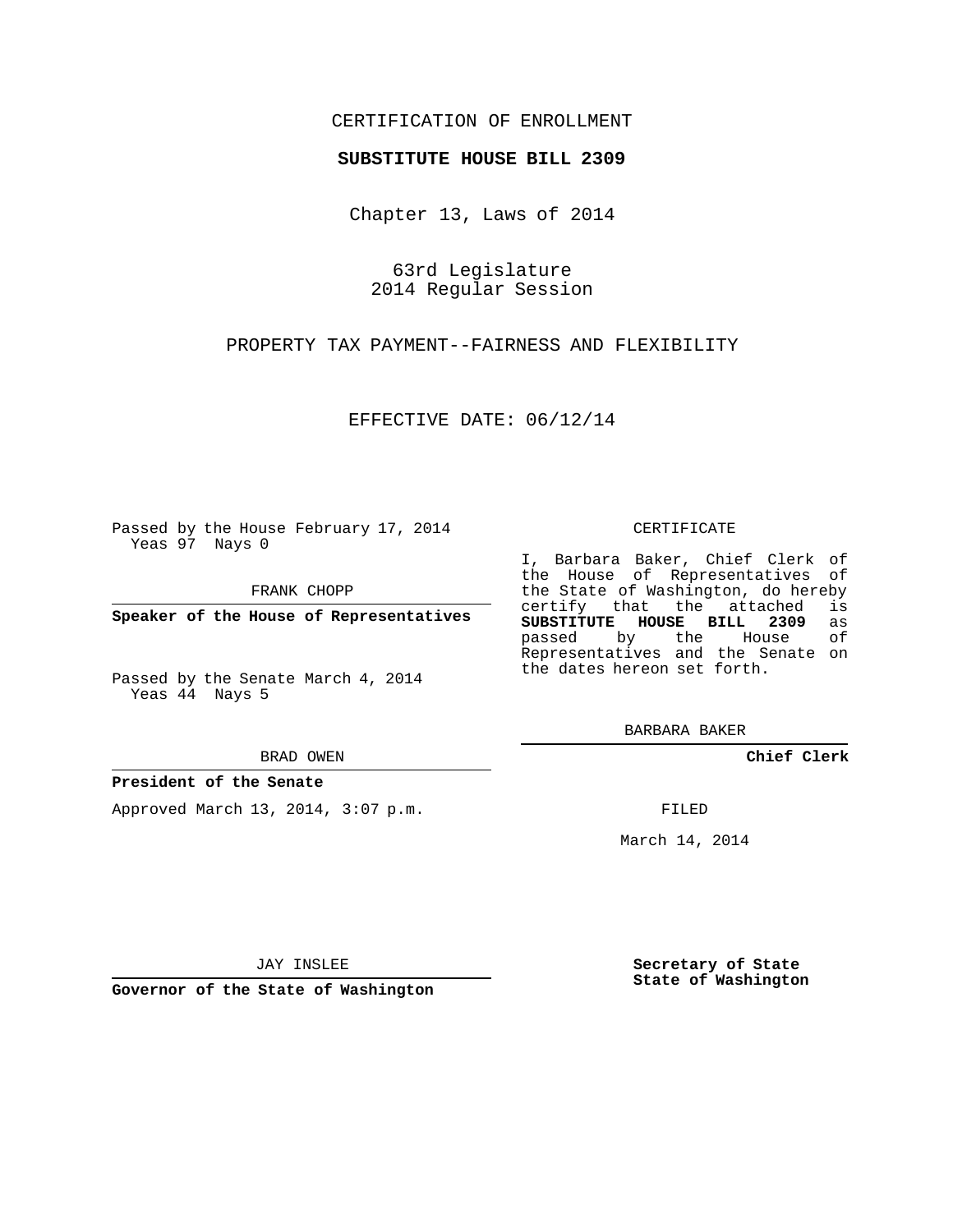# **SUBSTITUTE HOUSE BILL 2309** \_\_\_\_\_\_\_\_\_\_\_\_\_\_\_\_\_\_\_\_\_\_\_\_\_\_\_\_\_\_\_\_\_\_\_\_\_\_\_\_\_\_\_\_\_

\_\_\_\_\_\_\_\_\_\_\_\_\_\_\_\_\_\_\_\_\_\_\_\_\_\_\_\_\_\_\_\_\_\_\_\_\_\_\_\_\_\_\_\_\_

Passed Legislature - 2014 Regular Session

### **State of Washington 63rd Legislature 2014 Regular Session**

**By** House Finance (originally sponsored by Representatives Condotta, Shea, Overstreet, and Taylor)

READ FIRST TIME 02/11/14.

 AN ACT Relating to providing fairness and flexibility in the payment of property taxes; amending RCW 84.56.020 and 84.56.025; and creating a new section.

BE IT ENACTED BY THE LEGISLATURE OF THE STATE OF WASHINGTON:

 **Sec. 1.** RCW 84.56.020 and 2013 c 239 s 3 are each amended to read as follows:

 (1) The county treasurer must be the receiver and collector of all taxes extended upon the tax rolls of the county, whether levied for state, county, school, bridge, road, municipal or other purposes, and also of all fines, forfeitures or penalties received by any person or officer for the use of his or her county. No treasurer may accept tax payments or issue receipts for the same until the treasurer has completed the tax roll for the current year's collection and provided notification of the completion of the roll. Notification may be accomplished electronically, by posting a notice in the office, or through other written communication as determined by the treasurer. All taxes upon real and personal property made payable by the provisions of this title are due and payable to the treasurer on or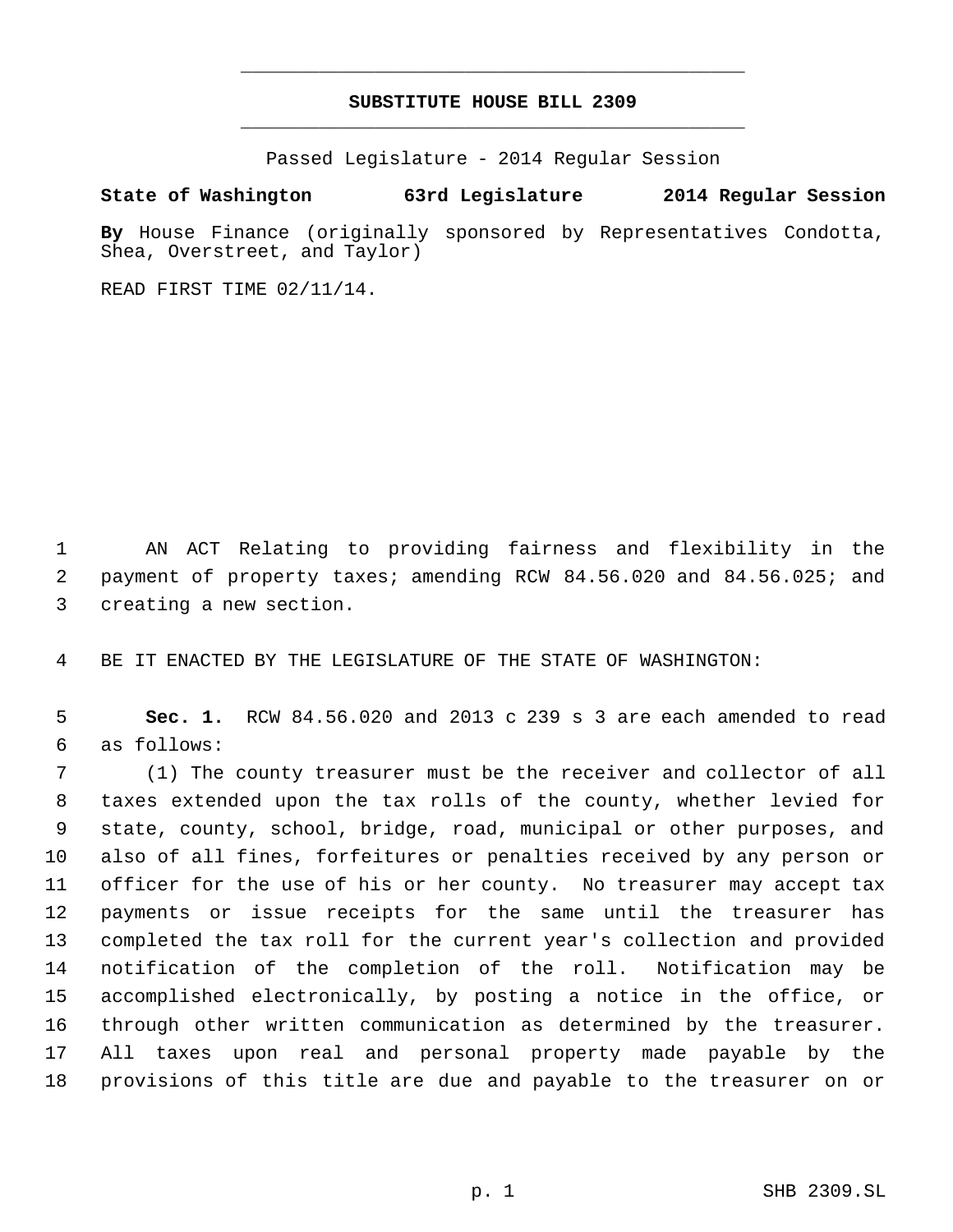before the thirtieth day of April and, except as provided in this section, shall be delinquent after that date.

 (2) Each tax statement must include a notice that checks for 4 payment of taxes may be made payable to "Treasurer of . . . . . . County" or other appropriate office, but tax statements may not include any suggestion that checks may be made payable to the name of the individual holding the office of treasurer nor any other individual.

 (3) When the total amount of tax or special assessments on personal property or on any lot, block or tract of real property payable by one person is fifty dollars or more, and if one-half of such tax be paid on or before the thirtieth day of April, the remainder of such tax is due and payable on or before the thirty-first day of October following and shall be delinquent after that date.

 (4) When the total amount of tax or special assessments on any lot, block or tract of real property or on any mobile home payable by one person is fifty dollars or more, and if one-half of such tax be paid after the thirtieth day of April but before the thirty-first day of October, together with the applicable interest and penalty on the full amount of tax payable for that year, the remainder of such tax is due and payable on or before the thirty-first day of October following and is delinquent after that date.

 (5) Except as provided in (c) of this subsection, delinquent taxes under this section are subject to interest at the rate of twelve 24 percent per annum computed on a monthly basis on the  $((full - year))$ 25 amount of tax ((unpaid)) delinquent from the date of delinquency until paid. Interest must be calculated at the rate in effect at the time of payment of the tax, regardless of when the taxes were first delinquent. In addition, delinquent taxes under this section are subject to penalties as follows:

30 (a) A penalty of three percent of the ((full year)) amount of tax 31 ((unpaid)) delinquent is assessed on the tax delinquent on June 1st of the year in which the tax is due.

 (b) An additional penalty of eight percent is assessed on the amount of tax delinquent on December 1st of the year in which the tax is due.

 (c) If a taxpayer is successfully participating in a payment agreement under subsection (11)(b) of this section, the county treasurer may not assess additional penalties on delinquent taxes that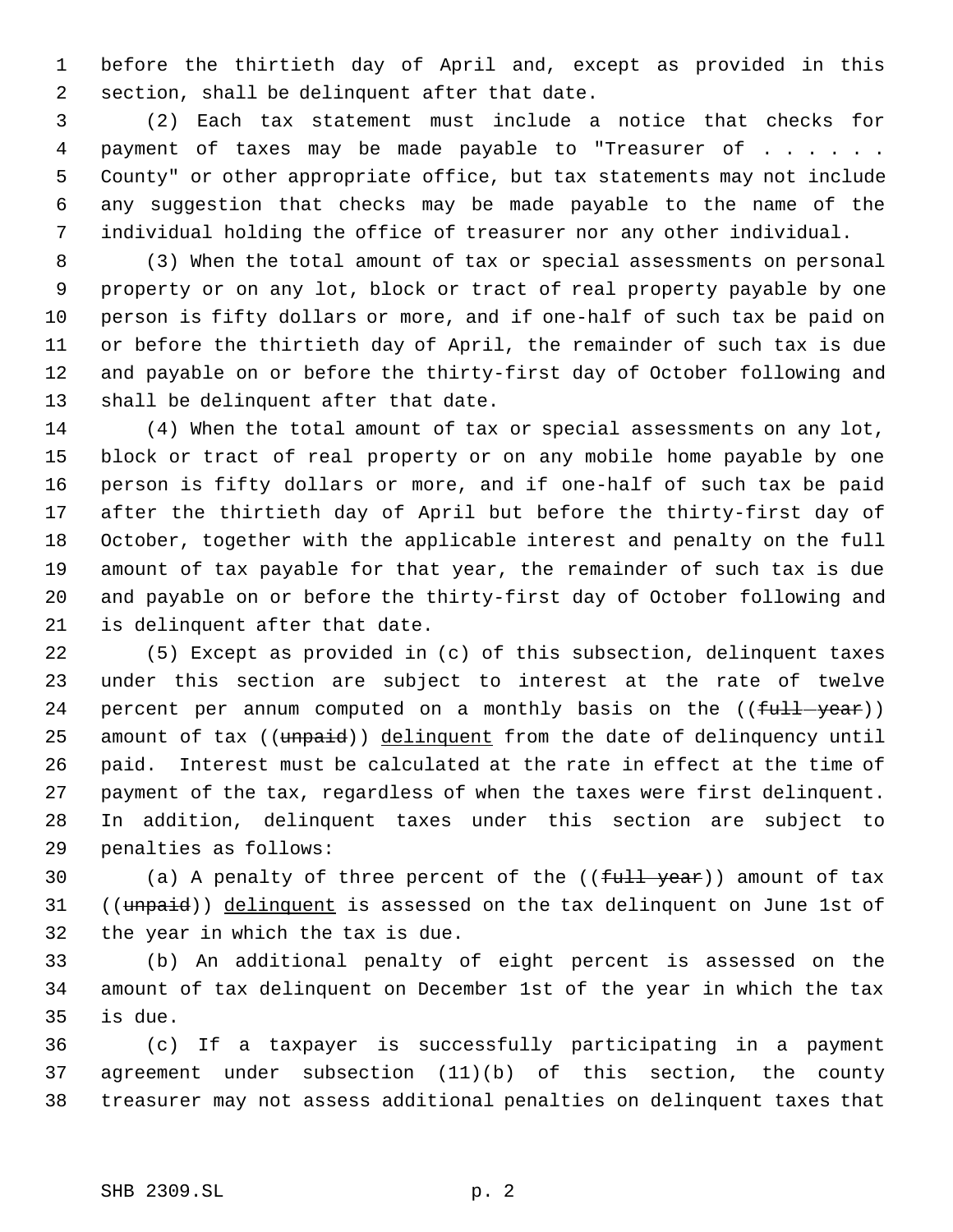are included within the payment agreement. Interest and penalties that have been assessed prior to the payment agreement remain due and payable as provided in the payment agreement.

 (6)(a) When real property taxes become delinquent and prior to the filing of the certificate of delinquency, the treasurer is authorized to assess and collect tax foreclosure avoidance costs.

 (b) For the purposes of this section, "tax foreclosure avoidance costs" means those costs that can be identified specifically with the administration of properties subject to and prior to foreclosure. Tax foreclosure avoidance costs include:

 (i) Compensation of employees for the time devoted and identified specifically to administering the avoidance of property foreclosure; and

 (ii) The cost of materials, services, or equipment acquired, consumed, or expended specifically for the purpose of administering tax foreclosure avoidance prior to the filing of a certificate of delinquency.

 (c) When tax foreclosure avoidance costs are collected, the tax foreclosure avoidance costs must be credited to the county treasurer service fund account, except as otherwise directed.

 (d) For purposes of chapter 84.64 RCW, any taxes, interest, or penalties deemed delinquent under this section remain delinquent until such time as all taxes, interest, and penalties for the tax year in which the taxes were first due and payable have been paid in full.

 (7) Subsection (5) of this section notwithstanding, no interest or penalties may be assessed during any period of armed conflict on delinquent taxes imposed on the personal residences owned by active duty military personnel who are participating as part of one of the branches of the military involved in the conflict and assigned to a duty station outside the territorial boundaries of the United States.

 (8) During a state of emergency declared under RCW 43.06.010(12), the county treasurer, on his or her own motion or at the request of any taxpayer affected by the emergency, may grant extensions of the due date of any taxes payable under this section as the treasurer deems proper.

 (9) For purposes of this chapter, "interest" means both interest and penalties.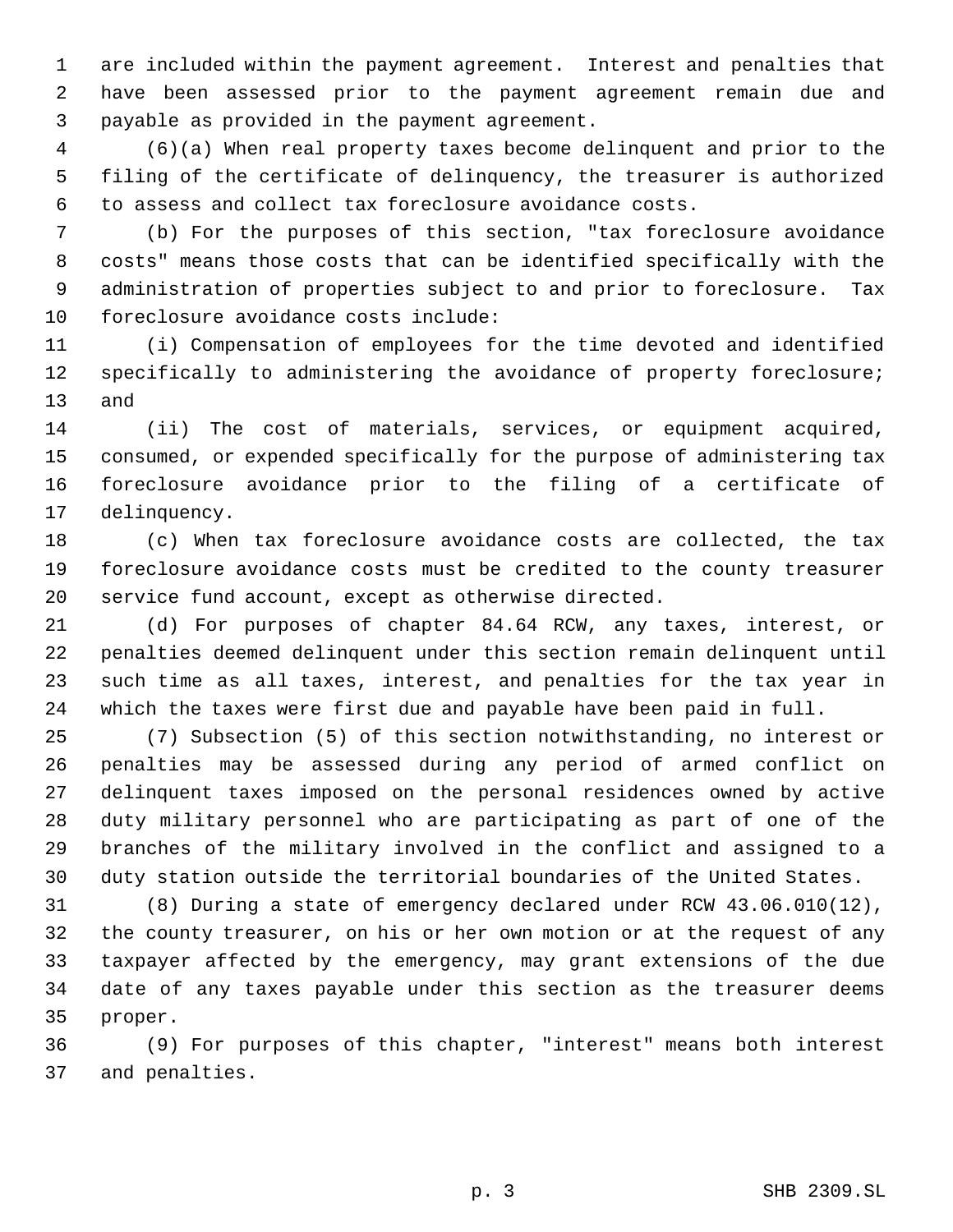(10) All collections of interest on delinquent taxes must be credited to the county current expense fund; but the cost of foreclosure and sale of real property, and the fees and costs of distraint and sale of personal property, for delinquent taxes, must, when collected, be credited to the operation and maintenance fund of the county treasurer prosecuting the foreclosure or distraint or sale; and must be used by the county treasurer as a revolving fund to defray the cost of further foreclosure, distraint and sale for delinquent taxes without regard to budget limitations.

 (11)(a) For purposes of this chapter, and in accordance with this section and RCW 36.29.190, the treasurer may collect taxes, assessments, fees, rates, interest, and charges by electronic bill presentment and payment. Electronic bill presentment and payment may be utilized as an option by the taxpayer, but the treasurer may not require the use of electronic bill presentment and payment. Electronic bill presentment and payment may be on a monthly or other periodic basis as the treasurer deems proper for delinquent tax year payments only or for prepayments of current tax. All prepayments must be paid in full by the due date specified in (c) of this subsection. Payments on past due taxes must include collection of the oldest delinquent year, which includes interest and taxes within a twelve-month period, prior to filing a certificate of delinquency under chapter 84.64 RCW or distraint pursuant to RCW 84.56.070.

 (b) The treasurer must provide, by electronic means or otherwise, a payment agreement that provides for payment of current year taxes, inclusive of prepayment collection charges. The treasurer may provide, by electronic means or otherwise, a payment agreement for payment of past due delinquencies, which must also require current year taxes to be paid timely. The payment agreement must be signed by the taxpayer and treasurer prior to the sending of an electronic or alternative 31 bill, which includes a payment plan for current year taxes. The treasurer may accept partial payment of current and delinquent taxes including interest and penalties using electronic bill presentment and payments.

 (c) All taxes upon real and personal property made payable by the provisions of this title are due and payable to the treasurer on or before the thirtieth day of April and are delinquent after that date. The remainder of the tax is due and payable on or before the thirty-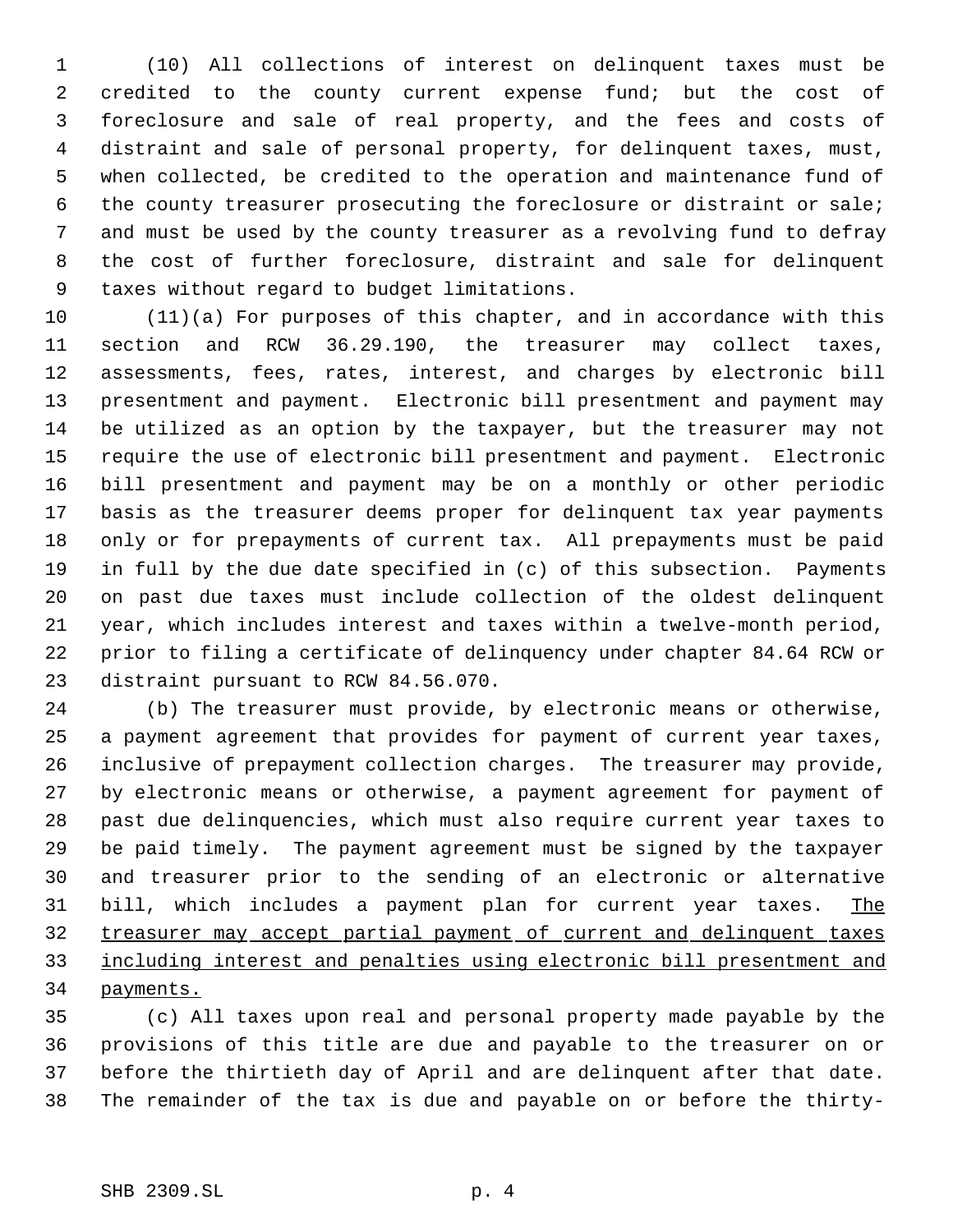first day of October following and is delinquent after that date. All other assessments, fees, rates, and charges are delinquent after the due date.

 (d) A county treasurer may authorize payment of past due property taxes, penalties, and interest under this chapter by electronic funds transfer payments on a monthly basis. Delinquent taxes are subject to interest and penalties, as provided in subsection (5) of this section.

 (e) The treasurer must pay any collection costs, investment earnings, or both on past due payments or prepayments to the credit of a county treasurer service fund account to be created and used only for the payment of expenses incurred by the treasurer, without limitation, in administering the system for collecting prepayments.

 (12) For purposes of this section unless the context clearly requires otherwise, the following definitions apply:

 (a) "Electronic bill presentment and payment" means statements, invoices, or bills that are created, delivered, and paid using the internet. The term includes an automatic electronic payment from a person's checking account, debit account, or credit card.

(b) "Internet" has the same meaning as provided in RCW 19.270.010.

 **Sec. 2.** RCW 84.56.025 and 2003 c 12 s 1 are each amended to read as follows:

 (1) The interest and penalties for delinquencies on property taxes 23 ((shall)) must be waived by the county treasurer if the notice for these taxes due, as provided in RCW 84.56.050, was not sent to a taxpayer due to error by the county. Where waiver of interest and penalties has occurred, the full amount of interest and penalties 27 ((shall)) must be reinstated if the taxpayer fails to pay the delinquent taxes within thirty days of receiving notice that the taxes 29 are due. Each county treasurer  $((shall))$  must, subject to guidelines prepared by the department of revenue, establish administrative procedures to determine if taxpayers are eligible for this waiver.

 (2) In addition to the waiver under subsection (1) of this section, the interest and penalties for delinquencies on property taxes 34 ((shall)) must be waived by the county treasurer under the following circumstances:

 (a) The taxpayer fails to make one payment under RCW 84.56.020 by the due date on the taxpayer's personal residence because of hardship